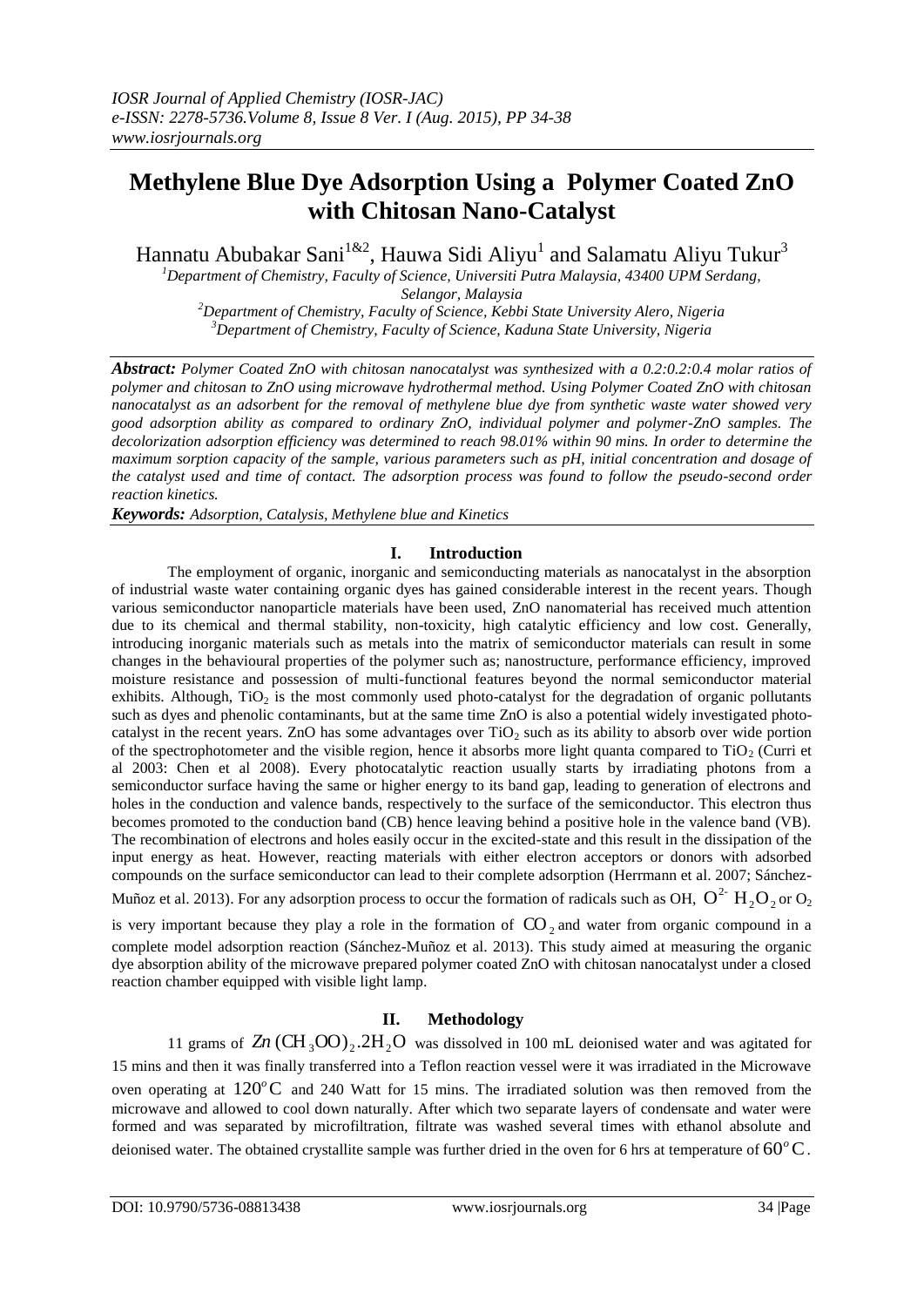#### **Aqueous methyl blue dye adsorption procedure**

The MB dye adsorption was conducted under visible-light where 0.75g of the polymer coated ZnO with chitosan sample was suspended in 500 mL of a 50 ppm methyl blue (MB) solution. The light source was a visible LED lamp (4.5 W) in a closed photocatalytic chamber with under a magnetic stirrer where the suspensions were located for the experiments. Prior to irradiation, suspension with the photocatalyst was stirred for 45 mins to ensure that the surface of the photocatalyst was saturated with MB in order to attain adsorptiondesorption equilibrium. The total exposition under UV-light of all experiments was 90 mins. The experiments were carried out in duplicate and the absorbance measures in triplicate as demonstrated in Fig. 1.

## **III. Results and Discussions**

Based on the results obtained from this study, the use of Polymer Coated ZnO with chitosan nanocatalyst showed an improved decolourization ability of methylene blue dye as compared with ZnO and chitosan coated samples from synthetic waste water.

#### **Effect of pH on Methylene blue dye adsorption**

One of the most important parameter to be considered during adsorption process is the pH of the solutions. The pH of any solution influences ionization level of the ions in the solution and thereby promoting the surface charge of the adsorbent (Akar, T et al. 2008). The Effect of pH on the adsorption of MB is shown in

Fig. 2 where pH ranging from 3-8 was considered using  $100 \text{ mgL}^{-1}$  as the initial concentration of MB dye. Result obtained shows an increased MB adsorption from pH 3-5 and then decreased rapidly down from pH 6-8. For all the samples, the maximum MB adsorption was attained at pH 6 with efficiency 98.01, 40.35 and 43.19

# mgg<sup>-1</sup> respectively for polymer coated ZnO with chitosan, ZnO with Chitosan and ZnO only.

The observed lower adsorption at lower pH is as a result of higher acidic condition thus, causing the surface of the adsorbent more positively charged and the protonation at acidic conditions tends to reduce binding site for the sorption of the MB dye. Thereby causing a competitive adsorption between the  $H^+$  ion and the MB molecular ions present on the active adsorption site (Liu, Chen et al. 2010).

#### **Effect of catalyst initial concentration on MB adsorption**

The effect of catalyst concentration was studied by varying the concentration of the MB from 10, 20, 30, 40, 50, 70, 90 and 120 ppm. As observed from Fig. 3, the adsorption capacity all samples was found to increase with increase in concentration MB increases up to 50 ppm and then decreased then sharply decreased as the concentration was decreased further. Therefore, 50 ppm can be said to be the optimum concentration therefore it was considered throughout the analysis. The capacity of adsorption increased from 12.57 to 34.19,

15.41 to 40.35 and 38.2 to 98.01 mgg<sup>-1</sup> for ZnO, ZnO with chitosan and polymer coated ZnO with Chitosan respectively before decreasing. This observation could possibly be as a result of increased number of binding sites mainly due to the presence of more electrostatic interactions and interference from available solute (Akar et al. 2008).

#### **Effect of contact time on MB adsorption**

The decolorization capacity was determined as a function of time in order to evaluate the maximum time of contact during the adsorption process. As observed from Fig. 4, at first there was a gradual decolorization during the first 60 minutes, and then a suddenly increased very fast towards 90 mins but became saturated with MB ions after 15 mins. Therefore, the adsorption equilibrium time is assumed to be achieved between 75 – 90 minutes. This observation is similar in all the samples therefore 90 minutes were considered as the adsorption period for the study.

## **Effect of catalyst dosage on MB dye adsorption**

The effect of catalyst dosage on decolorization efficiency of MB as illustrated in Fig. 5 by varying the catalyst dosage from  $0.25 - 1.0$  g in 100 mgL<sup>-1</sup> of MB dye at pH 5. The decolorization of MB dye was found to increase as the catalyst dosage was increased from 0.25 to 0.5 g but decrease continuously as the dosage was increased from 0.5-1.0 g and this is observed in all the samples. The adsorption capacity decreases from 55.01 to 18.2, 9.56 to 2.10 and 4.47 to 0.95 mgg-1 . This is because as the catalyst dose increases beyond the optimum load, there will be excess particles present in the solution which tends to shield the surface of the solute thus, causing a screening effect which lower sorption capacity utilization of the catalyst (Liu, Chen et al. 2010).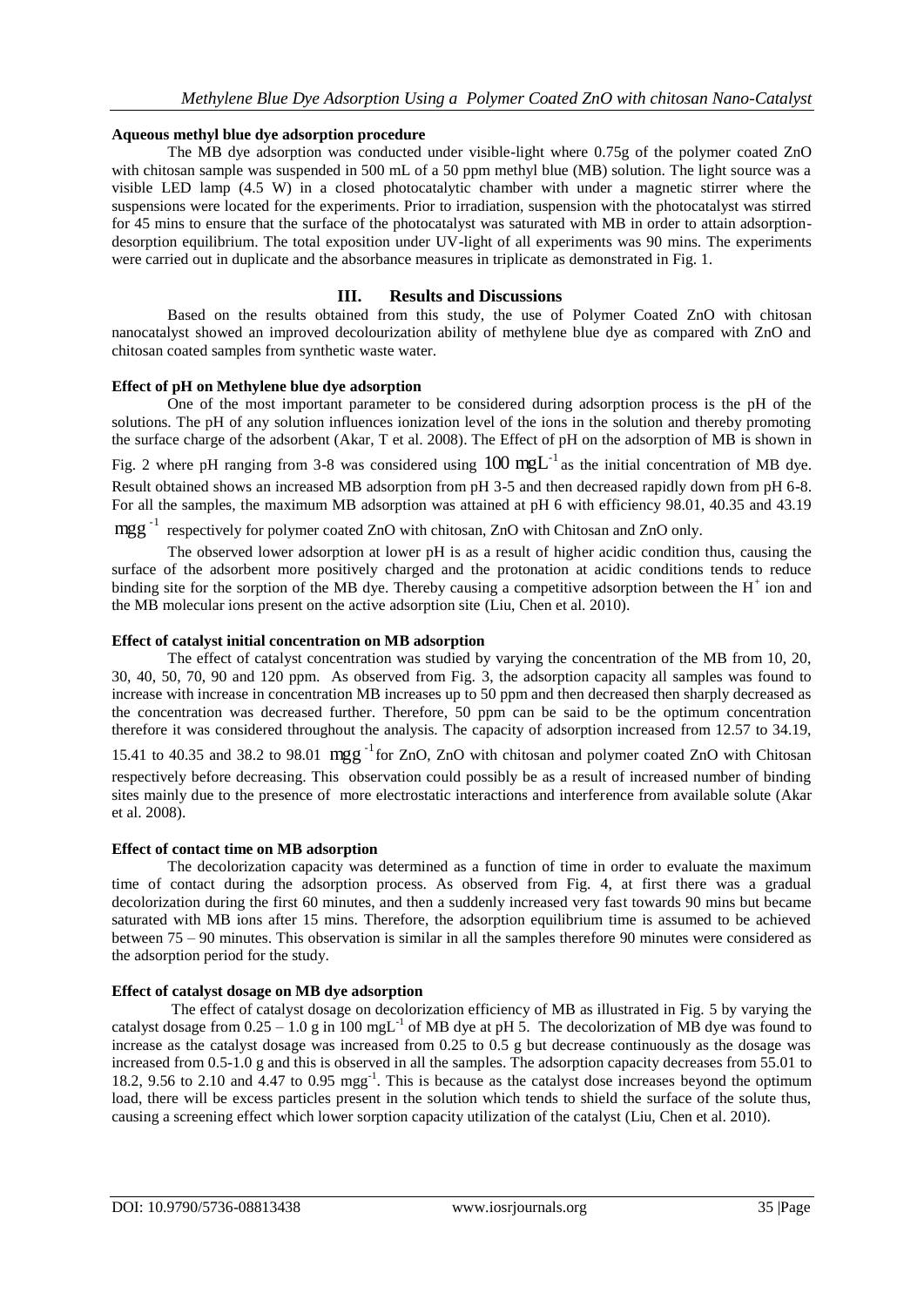#### **Adsorption kinetic study**

In order to study the adsorption process and the rate at which it occurs by evaluating the experimental data using most popular kinetic models which are pseudo-first order and pseudo-second order kinetic models and the process was observed to from the pseudo-second order kinetic model. The pseudo-second-order kinetics is based on the adsorption of solid phase capacity which is predicted over the entire data being the rate controlling step which is in agreement with chemisorptions process as given by ( Vijaya, Y et al. 2008 and Ho, McKay et al. 2000):

$$
\frac{dq}{dt} = k_{2,ad} (q_e - q)^2
$$
 (1)

Where  $k_{2,ad}$  is the rate constant for second-order-adsorption in (g/mg. min) considering the same boundary conditions the integrated form of equation (1) can be expressed as:

$$
\frac{t}{q} = \frac{1}{k_2 q_e^2} + \frac{1}{q_e}t
$$
\n(2)

The initial adsorption rate, h (mg/g. min), at  $t = 0$  is given as  $h =$ 

$$
k_{2,ad}\,q_e^2
$$

Where  $k_{2,ad}$  and h are determined from the slope and intercept of the plots of t/q against t from Fig. 6

(3)

#### **IV. Conclusion**

The adsorption of MB dye from synthetic wastewater was successfully reported using polymer coated ZnO with chitosan, ZnO with Chitosan and ZnO as adsorbent. The effect of various experimental parameters influencing the adsorption ability of the adsorbent such as catalyst dosage, pH of the MB dye, initial concentration and time of contact were studied. The maximum methylene blue dye adsorption was observed to occur at pH 6 for all the samples. This occurred at very low dosage of 0.5 g for all samples at 90 mins. The optimum decolorization of MB dye was recorded as 98.01, 40.35 and 34.19 mgg<sup>-1</sup> polymer coated ZnO with chitosan, ZnO with Chitosan and ZnO respectively. The kinetic studies shows the adsorption of MB dye by polymer coated ZnO with chitosan, ZnO with Chitosan and ZnO follows the pseudo-second-order kinetics. The results obtained in this study show that polymer coated ZnO with chitosan has better ability to decolorize and adsorb MB dye as compared to ZnO with Chitosan and ZnO.



**Figure 1:** Illustration demonstration the formation of catalyst and its application in the adsorption of Methylene blue dye.



Figure 2: Effect of pH on adsorption ability of ZnO, ZnO with chitosan and polymer coated ZnO with Chitosan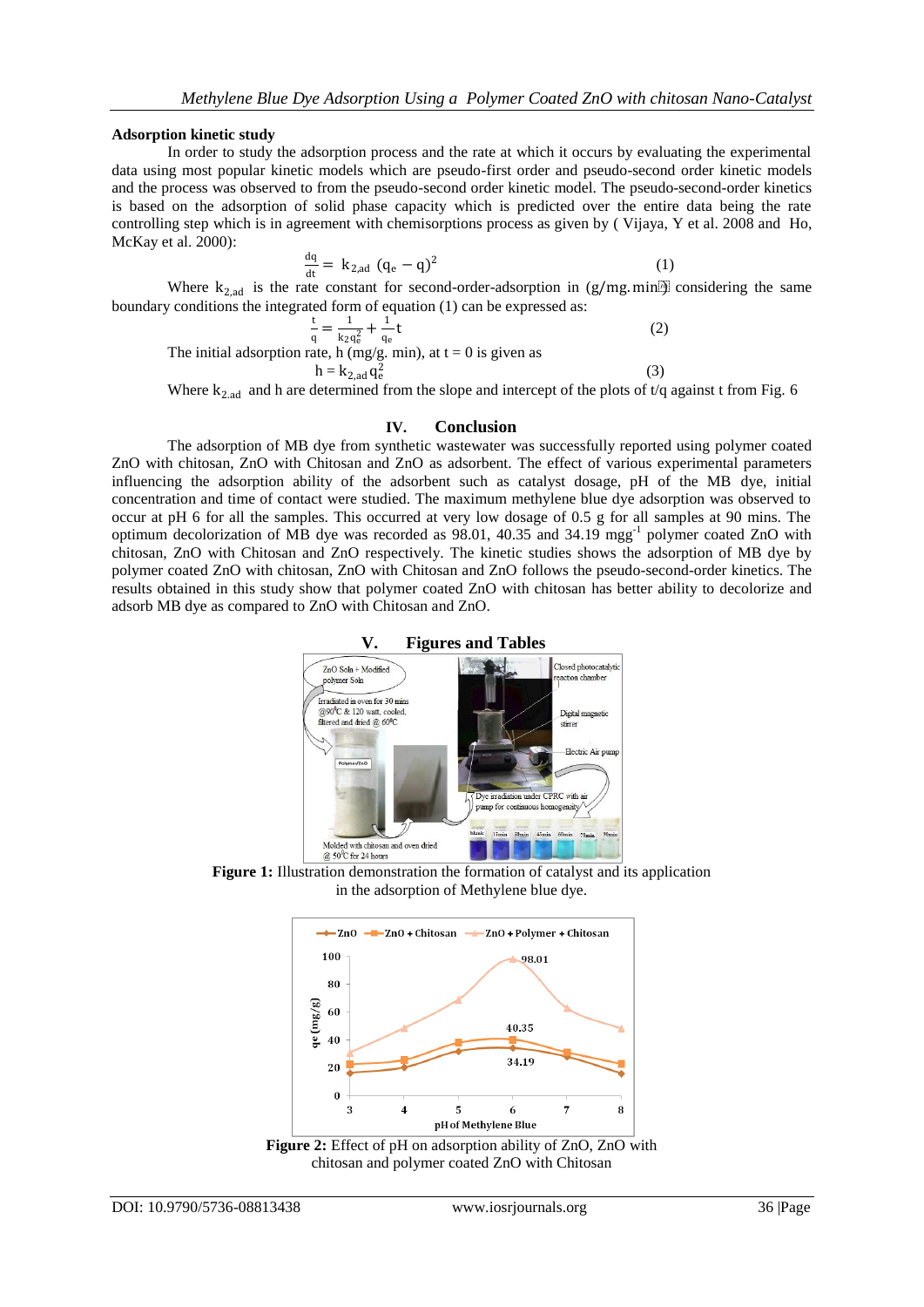





**Figure 4:** Effect of contact time on the adsorption of methylene blue. Experimental Condition: Mass of catalyst =0.5g, contact time 0-105 mins at pH 6.



**Figure 5:** Effect of varying dosage on the adsorption of methylene blue. Experimental Condition: Mass of catalyst 0.25 - 1.0g, contact time 90 mins at pH 6.